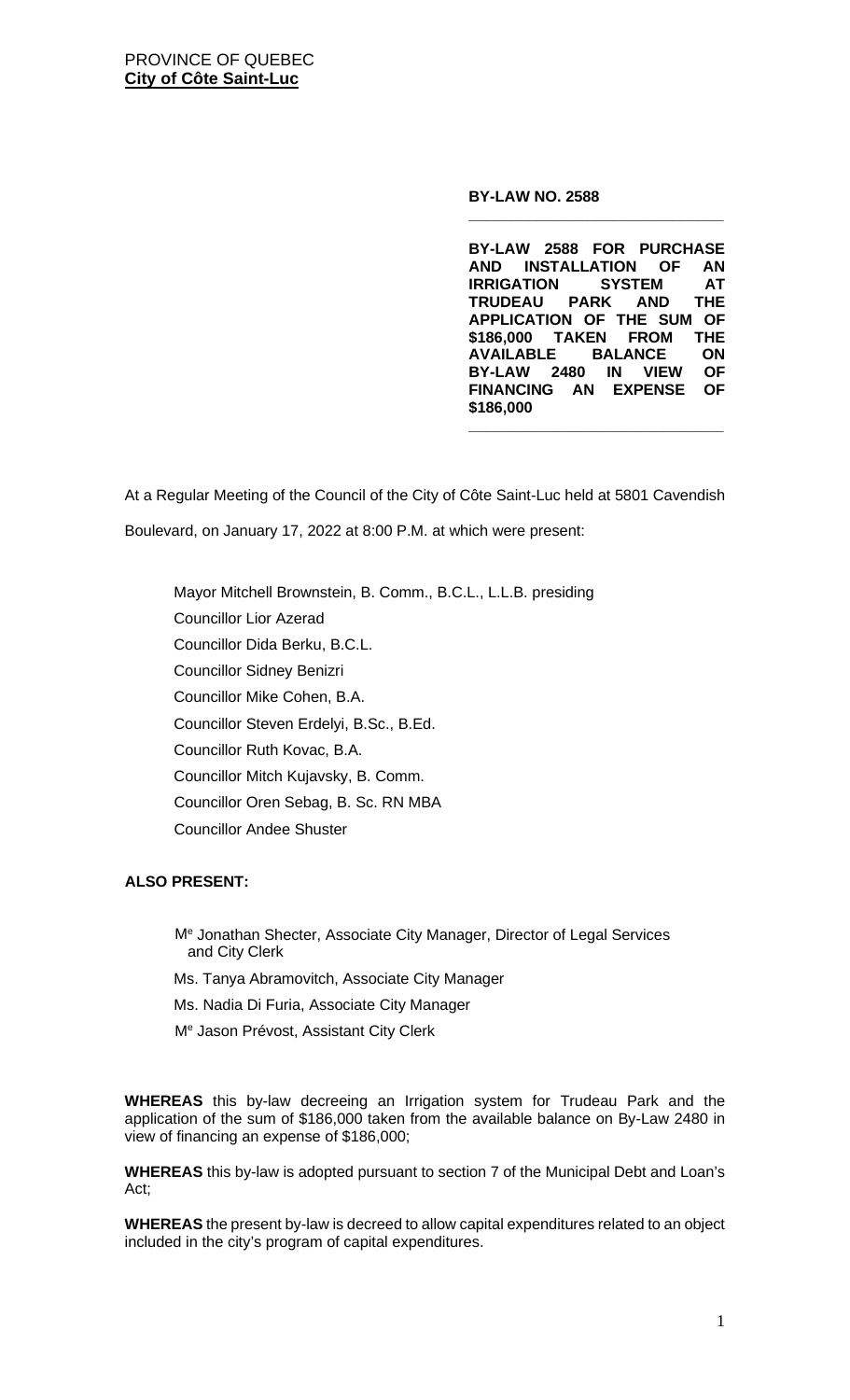**WHEREAS** the notice of motion for this by-law was duly given at the Council meeting held on December 22, 2021 and that the draft by-law was presented at the meeting of December 22, 2021;

The Council orders as follows:

- **ARTICLE 1.** The preamble is an integral part of the by-law.
- **ARTICLE 2.** The council is authorized according to this by-law, to spend a sum of \$186,000 to proceed with the purchase and installation of an irrigation system at Trudeau Park.
- **ARTICLE 3.** In view of the financing part of the decreed expense in this present by-law, council is authorized to use the available balance from the following by-law for a sum of \$186,000.

| <b>BY-LAW</b> | <b>AMOUNT</b> |
|---------------|---------------|
| 2480          | \$186,000     |
| <b>Total</b>  | \$186,000     |

The reimbursement of this available balance shall be done in conformity with the payment schedule table from which the balance is appropriated. The special tax imposed (or the compensation requested), from the abovementioned by-law and from which the available balance is used, is reduced accordingly**.**

**ARTICLE 4.** In order to provide for the payment of the expense incurred for interest and for the repayment in capital of the yearly instalments in regard to the financing of the available balance listed in section 3 of this by-law, it is hereby imposed and will be levied, annually, on all taxable immovables in the territory of the municipality, a special tax at a rate sufficient according to their value as it appears in the assessment roll in force each year, in accordance with the repayment schedule of this by-law from which the available balance is used.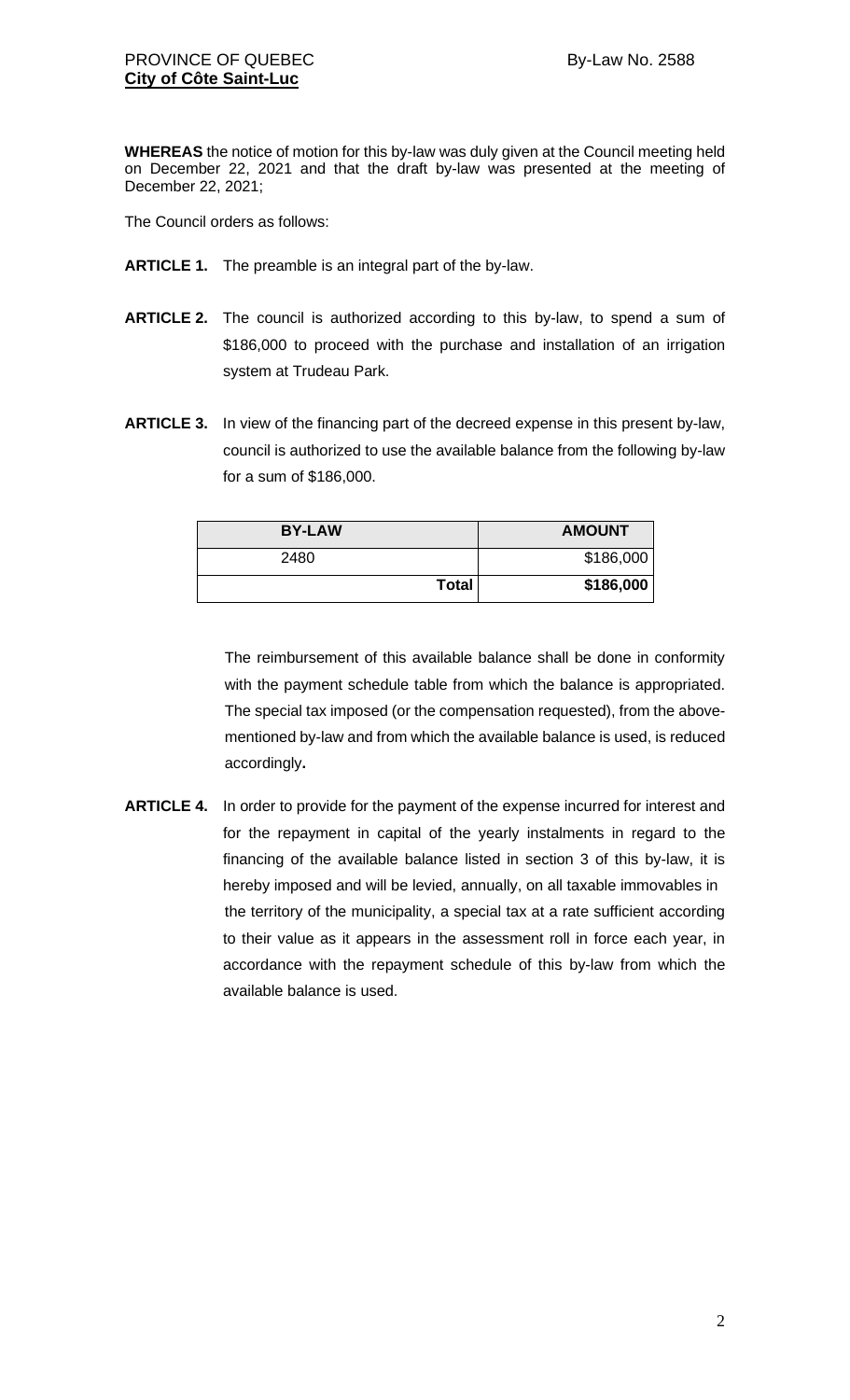**ARTICLE 5.** This by-law comes into force according to law.

(s) Mitchell Brownstein

\_\_\_\_\_\_\_\_\_\_\_\_\_\_\_\_\_\_\_\_\_\_\_\_ MITCHELL BROWNSTEIN MAYOR

(s) Jason Prévost

\_\_\_\_\_\_\_\_\_\_\_\_\_\_\_\_\_\_\_\_\_\_\_\_ JASON PRÉVOST ASSISTANT CITY CLERK

**CERTIFIED TRUE COPY**

**\_\_\_\_\_\_\_\_\_\_\_\_\_\_\_\_\_\_\_ JASON PRÉVOST ASSISTANT CITY CLERK**